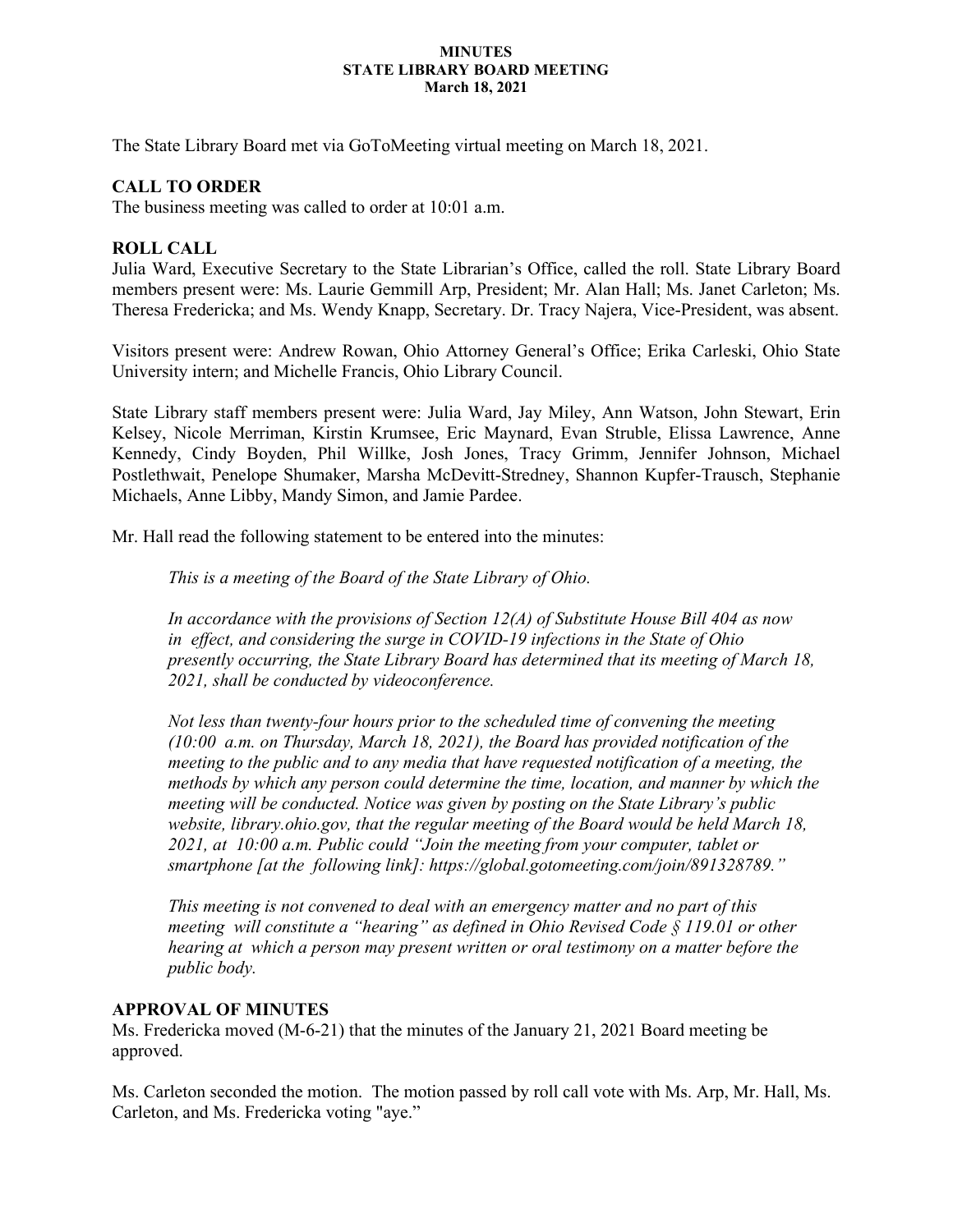Minutes State Library Board March 18, 2021 Page 2

### **PUBLIC PARTICIPATION**

There was no Public Participation.

### **LSTA REPORT**

There was no LSTA Report.

# **STATE LIBRARIAN'S REPORT**

### **Budget Update**

Ms. Knapp shared with the Board that she testified in front of the House Subcommittee on Higher Education on behalf of the State Library in regards to its biennial budget. She said she will likely testify in front of the Senate in April. She explained that the State Library is asking for the original appropriation from last biennium to be restored in the next biennium.

Ms. Knapp gave the Board a more in-depth look at the traditional budget reports that are included in the Board's packet. She said that there is also an extra, simplified report and a pie chart to help with understanding the budget. Ms. Knapp explained that the General Revenue Fund (GRF) is the state portion of the State Library's budget. She said that spending for the current biennium, which ends on June 30, 2021, is right on track. This year, in addition to federal LSTA funds, the State Library received federal funds through the CARES Act. Ms. Knapp explained that funds for several different purposes are passed through the agency, such as Public Library Fund (PLF) funds for the Ohio Library for the Blind and Physically Disabled (OLBPD) and Ohio Public Library Information Network (OPLIN) and membership fees for the SEO Consortium and statewide delivery. The PLF is 1.7% of the GRF through the current biennium. Ms. Fredericka asked if the State Library is worried about the status of any of the federal accounts. Ms. Knapp said that everything is on track and the spending down of CARES Funds may make it look like there is a low balance for the rest of the biennium. Ms. Arp asked if state revenues are up, if there is a chance to receive the funds back that were put in the holding account last year. Jamie Pardee, Chief Fiscal Officer, said that the State Library has been given no indication that the funds will be restored.

Evan Struble, Associate State Librarian for Library Development, gave the Board an update about some new federal funds coming to the State Library. Mr. Struble explained that the American Rescue Plan Act (ARPA) was just signed into law and will provide \$200 million to the Institute of Museum and Library Services (IMLS). IMLS is allocating \$178 million of that to State Library Administrative Agencies (SLAA) through the LSTA Program. Mr. Struble said that the State Library will receive a little more than \$4.5 million of that and will use the current LSTA Five-Year Plan as guidance for decision making about how funds will be distributed. State Library staff hopes to receive more guidance and direction at the upcoming IMLS Grants to States Convening.

### **Assistant Attorney General Introduction**

Ms. Knapp explained that Maggie O'Shea, the previous Assistant Attorney General assigned to the State Library, moved to a different division in the Attorney General's Office. She introduced Andrew Rowan, the State Library's new Assistant Attorney General. Mr. Rowan said that he is happy to answer any questions that the State Library or Board may have for him in his new role.

Ms. Knapp shared with the Board that Hurt/Battelle Memorial Library is joining the SEO Consortium. She said that the benefit of libraries joining consortia, especially during the pandemic, is great. Ms. Carleton asked where that was located, and Mr. Struble answered that it is in West Jefferson. Ms. Fredericka thanked State Library staff for pulling together all the reports that were shared with the Board. She is stunned by the increase in ebook usage in the last year and hopes that it will help with securing funding in the next biennial budget. Ms. Arp asked if the statewide delivery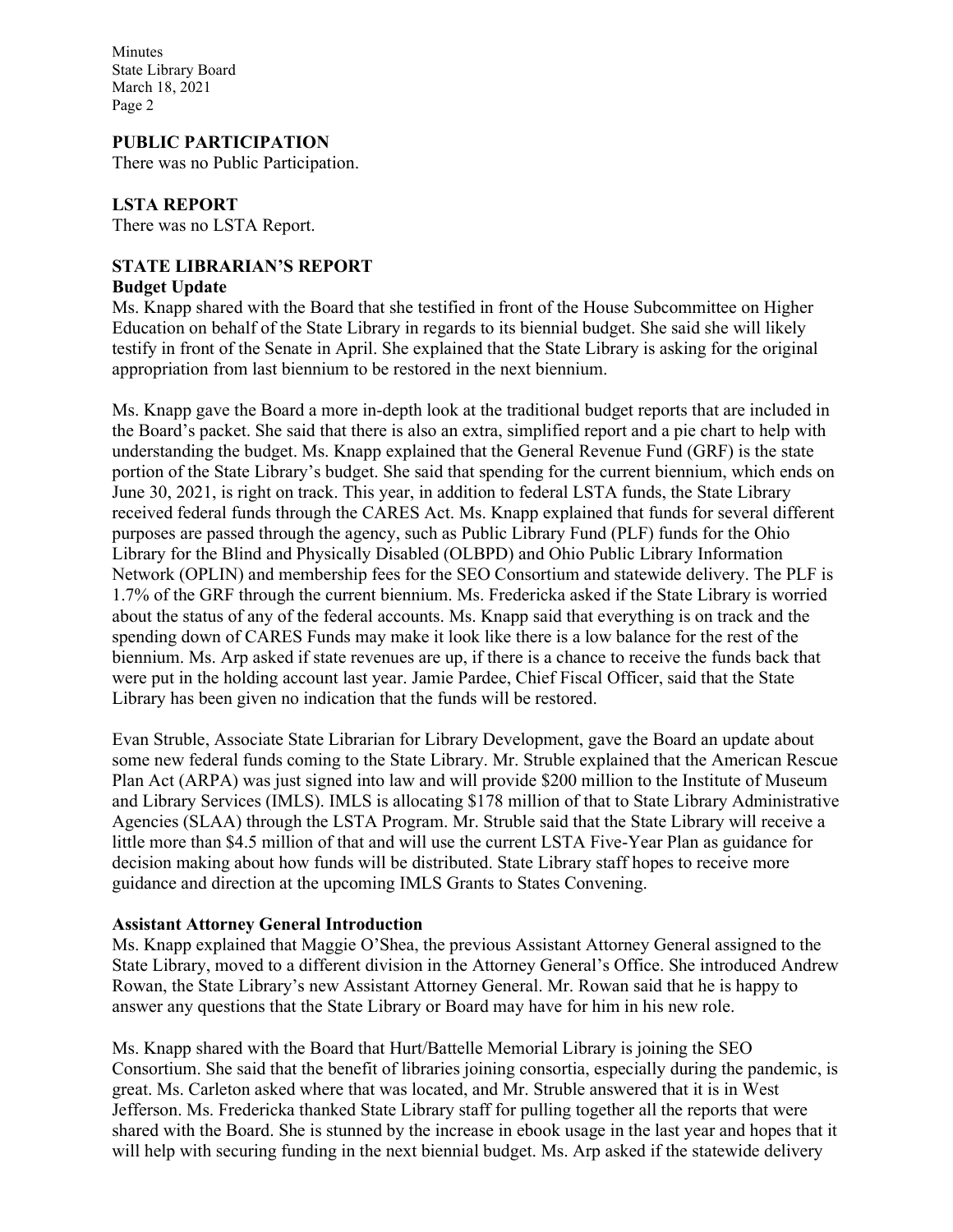Minutes State Library Board March 18, 2021 Page 3

system was back at full capacity yet. Ms. Knapp explained that it's not quite running at 90%. She said that the review process for the next delivery contract is underway.

### **UNFINISHED BUSINESS**

There was no unfinished business.

# **NEW BUSINESS**

**National Library Week and National Library Workers Day Proclamation** Ms. Carleton moved (M-7-21) for adoption of the following resolution:

**WHEREAS**, libraries have historically served as our nation's great equalizers of knowledge by providing free access to all and libraries are part of the American dream, places for education, opportunity and lifelong learning; and

**WHEREAS**, Ohio libraries provide a forum for diverse ideas and points of view that help us better understand each other and ourselves; and

**WHEREAS**, librarians are trained professionals, helping people of all ages and backgrounds find and interpret the information they need to live, learn and work in a challenging economy; and

**WHEREAS**, librarians design and offer programs to meet their community's economic needs, providing residents with resume writing classes, interviewing workshops and job seeking resources; and

**WHEREAS**, librarians and library support staff bring Ohioans a world of knowledge in person and online, as well as personal service and expert assistance in finding what is needed when it is needed; and

**WHEREAS**, Ohio's school, academic, public and special libraries make a difference in the lives of millions of Ohioans and provide excellent and invaluable service to library users regardless of age, ethnicity, or socioeconomic background; and

**WHEREAS**, Ohioans and Ohio libraries benefit from the resources, services, and support provided by the State Library of Ohio and the library's dedicated staff; and

**WHEREAS**, libraries, librarians, library workers and supporters across America are celebrating National Library Week and National Library Workers Day; now, therefore, be it

**RESOLVED,** that on this day, March 18, 2021, the State Library Board proclaims National Library Week, April  $4 - 10$ , 2021, and National Library Workers Day, April 6, 2021, and encourages all Ohio residents to visit their libraries or library websites this week to take advantage of the variety of library resources available and thank their librarians and library workers for their exceptional contributions to American life.

Ms. Fredericka seconded the motion. The motion passed by roll call vote with Ms. Arp, Mr. Hall, Ms. Carleton, and Ms. Fredericka voting "aye."

# **ADJOURNMENT**

There being no further items for discussion, Mr. Hall moved (M-8-21) that the Board stand adjourned at  $10:32$  a.m.